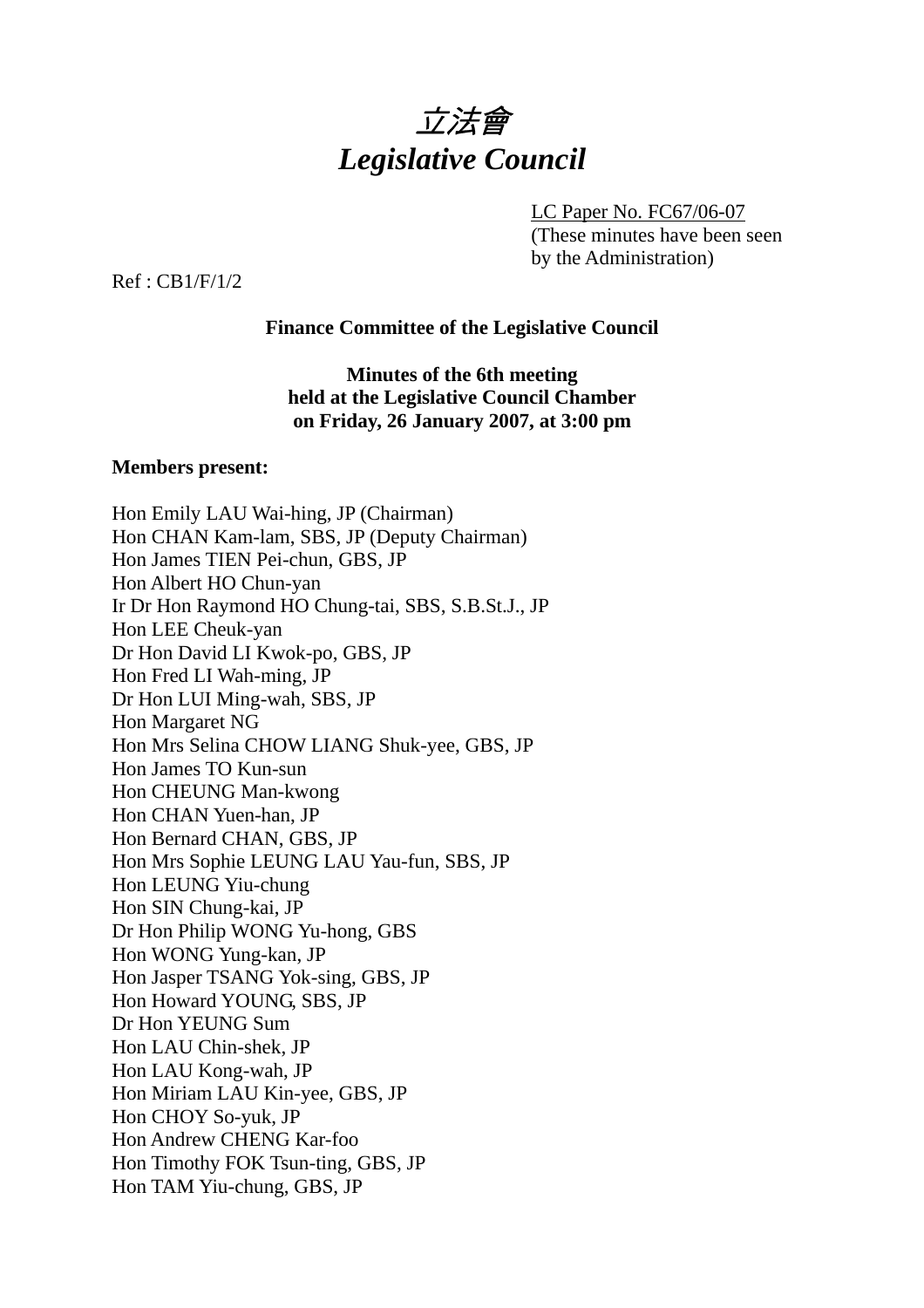Hon Abraham SHEK Lai-him, JP Hon LI Fung-ying, BBS, JP Hon Tommy CHEUNG Yu-yan, JP Hon Albert CHAN Wai-yip Hon Frederick FUNG Kin-kee, SBS, JP Hon Audrey EU Yuet-mee, SC, JP Hon Vincent FANG Kang, JP Hon WONG Kwok-hing, MH Hon LEE Wing-tat Hon LI Kwok-ying, MH, JP Dr Hon Joseph LEE Kok-long, JP Hon Daniel LAM Wai-keung, SBS, JP Hon Jeffrey LAM Kin-fung, SBS, JP Hon Andrew LEUNG Kwan-yuen, SBS, JP Hon Alan LEONG Kah-kit, SC Hon LEUNG Kwok-hung Dr Hon KWOK Ka-ki Dr Hon Fernando CHEUNG Chiu-hung Hon WONG Ting-kwong, BBS Hon Ronny TONG Ka-wah, SC Hon CHIM Pui-chung Hon Albert Jinghan CHENG Hon KWONG Chi-kin Hon TAM Heung-man

#### **Members absent:**

Hon Martin LEE Chu-ming, SC, JP Hon LAU Wong-fat, GBM, GBS, JP Hon MA Lik, GBS, JP Hon CHEUNG Hok-ming, SBS, JP Prof Hon Patrick LAU Sau-shing, SBS, JP

#### **Public officers attending:**

| Mr Alan LAI Nin, GBS, JP | Permanent Secretary for Financial Services  |
|--------------------------|---------------------------------------------|
|                          | and the Treasury (Treasury)                 |
| Miss Amy TSE, JP         | Deputy Secretary for Financial Services and |
|                          | the Treasury (Treasury) 1                   |
| Mr Alfred FOK            | Principal Executive Officer (General),      |
|                          | Financial Services and the Treasury Bureau  |
|                          | (The Treasury Branch)                       |
| Miss Eliza LEE           | Deputy Secretary for Health, Welfare and    |
|                          | Food (Family and Women)                     |
| Mr Freely CHENG          | Principal Assistant Secretary for Health,   |
|                          | Welfare and Food (Family)                   |
| Dr CHEUNG Wai-lun        | Director (Cluster Services)                 |
|                          | <b>Hospital Authority</b>                   |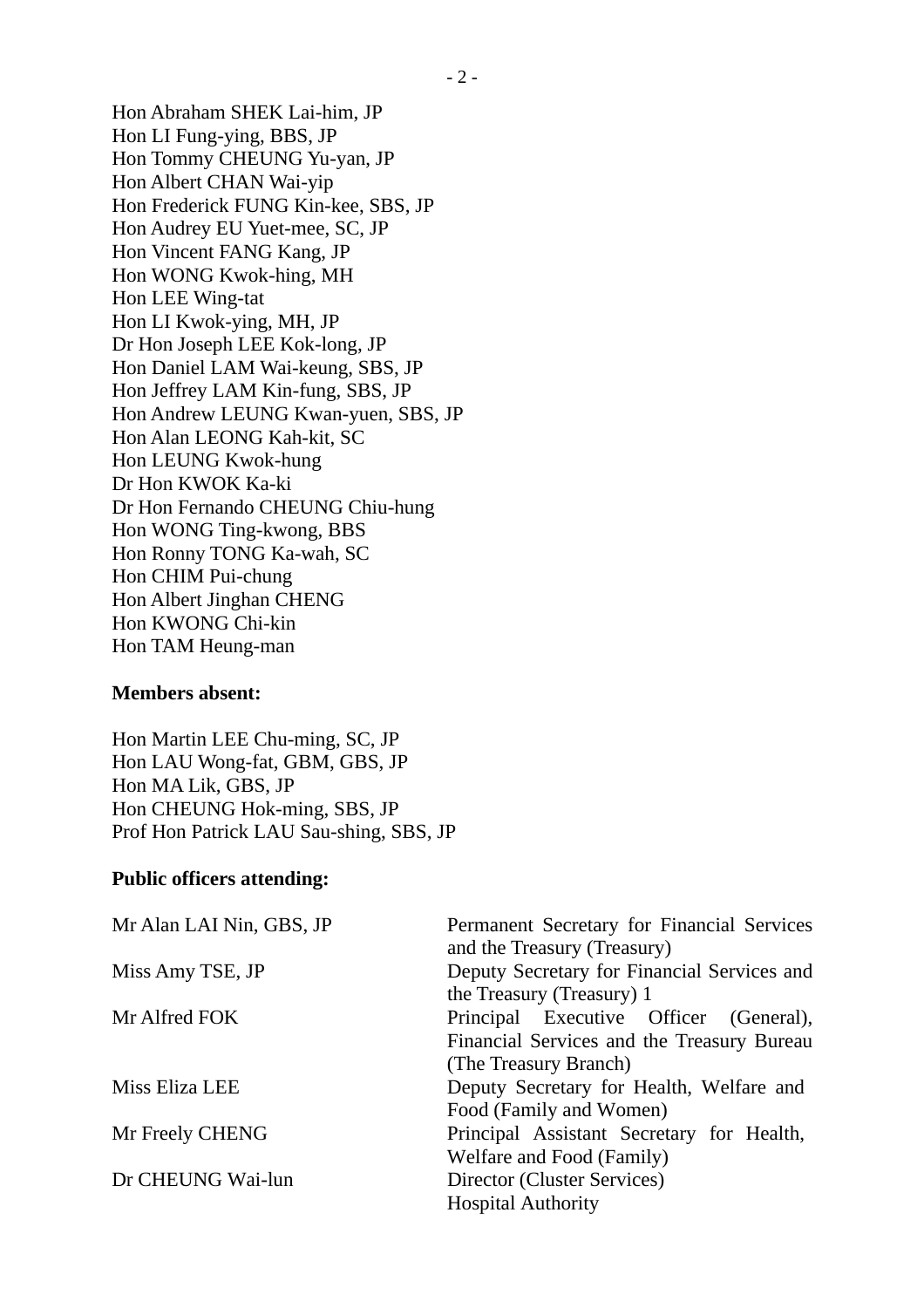| Mr SIT Tung              | Assistant Director of Social Welfare<br>(Rehabilitation<br>and Medical<br>Social |
|--------------------------|----------------------------------------------------------------------------------|
| Ms Esther LEUNG          | Services)                                                                        |
| Miss Janet WONG          | Deputy Secretary for Home Affairs (3)                                            |
|                          | Principal Assistant Secretary for Home<br>Affairs (Recreation and Sport)         |
| Ms Winnie SO             | Principal Assistant Secretary for Home                                           |
|                          | Affairs (Culture)1                                                               |
| Mr FONG Ngai             | Assistant Secretary (Home<br>Affairs)                                            |
|                          | (Culture)1                                                                       |
| Mrs Betty FUNG, JP       | Deputy Secretary for Education<br>and                                            |
|                          | Manpower $(1)$                                                                   |
| Miss Charmaine LEE       | Principal Assistant Secretary for Education                                      |
|                          | and Manpower (Higher Education)                                                  |
| Dr Henry HU, GBS, JP     | President                                                                        |
|                          | Hong Kong Shue Yan University                                                    |
| Ms Andrea HOPE           | <b>Associate Academic Vice-President</b>                                         |
|                          | Hong Kong Shue Yan University                                                    |
| Mr Chris WARDLAW         | Deputy Secretary for Education<br>and                                            |
|                          | Manpower (5)                                                                     |
| Dr CHAN Ka-kei           | Principal Assistant Secretary for Education                                      |
|                          | and Manpower (Curriculum Development)                                            |
| Mr Howard C DICKSON      | <b>Government Chief Information Officer</b>                                      |
|                          | Office<br>$\sigma$<br>the<br>Government<br>Chief                                 |
|                          | <b>Information Officer</b>                                                       |
| Ms Linda SO Ka-pik       | Deputy Government Chief Information                                              |
|                          | Officer (Planning and Strategy)                                                  |
|                          | Office<br>of<br>Chief<br>the<br>Government                                       |
|                          | <b>Information Officer</b>                                                       |
| Mr Arthur LAU Moon-kiu   | Chief Systems Manager (E-government                                              |
|                          | Policy and Development $(C)$<br>Office<br>of the Government<br>Chief             |
|                          | <b>Information Officer</b>                                                       |
| Ms Caroline FAN Mei-hing | Senior Systems Manager (E-government                                             |
|                          | Policy and Development) $(C)$ 3                                                  |
|                          | Office<br>of the<br>Chief<br>Government                                          |
|                          | <b>Information Officer</b>                                                       |
| Mr WONG Shun-sang        | Controller (Procurement)                                                         |
|                          | <b>Government Logistics Department</b>                                           |
|                          |                                                                                  |
|                          |                                                                                  |

- 3 -

# **Clerk in attendance:**

Ms Pauline NG Assistant Secretary General 1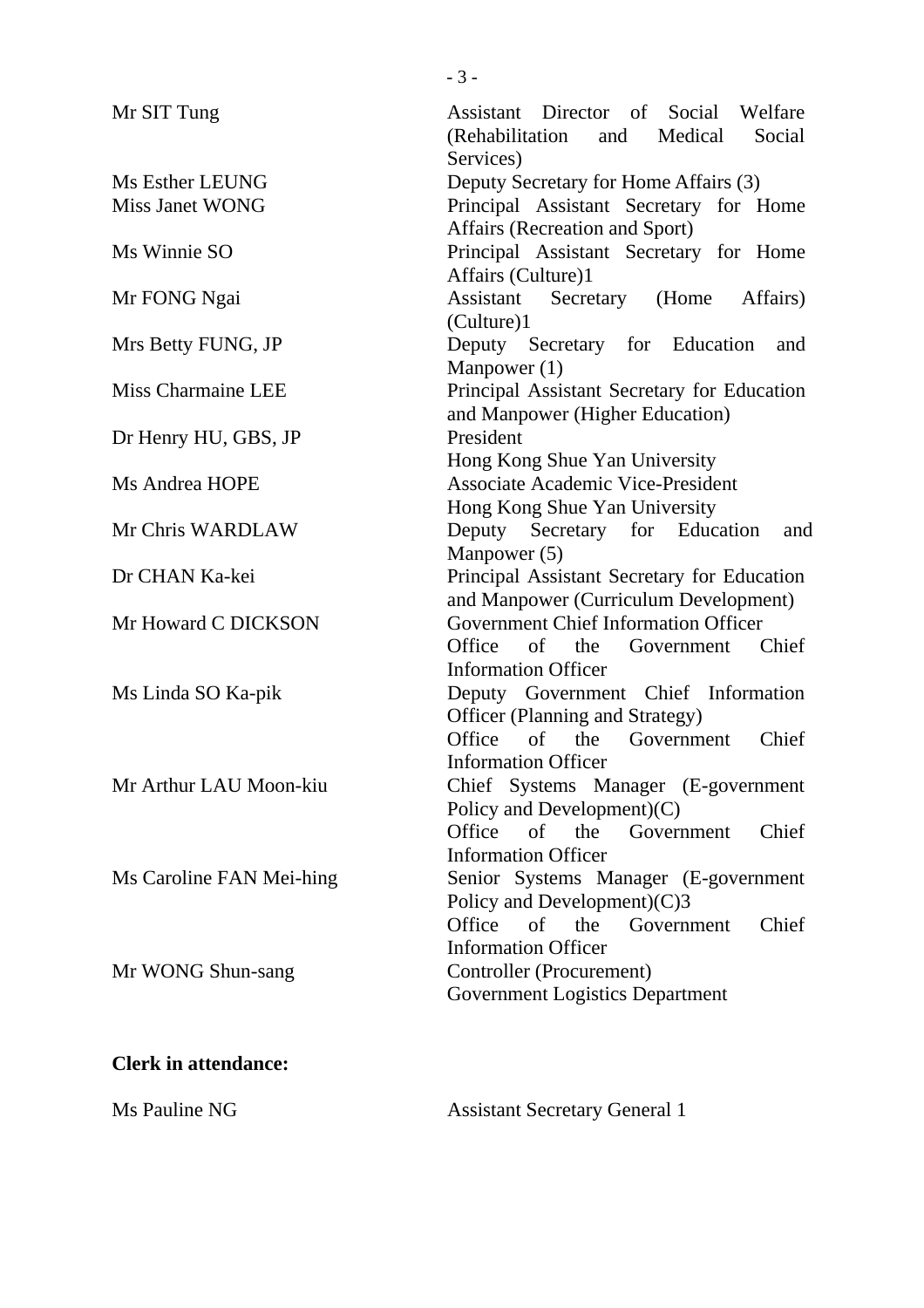Miss Becky YU Chief Council Secretary (1)1 Mrs Mary TANG Senior Council Secretary (1)2 Ms Alice CHEUNG Senior Legislative Assistant (1)1 Mr Frankie WOO Legislative Assistant (1)2

#### Action

#### **Item No. 1 - FCR(2006-07)33**

## **RECOMMENDATIONS OF THE PUBLIC WORKS SUBCOMMITTEE MADE ON 3 JANUARY 2007**

\_\_\_\_\_\_\_\_\_\_\_\_\_\_\_\_\_\_\_\_\_\_\_\_\_\_\_\_\_\_\_\_\_\_\_\_\_\_\_\_\_\_\_\_\_\_\_\_\_\_\_\_\_\_\_\_\_\_\_\_\_\_\_\_\_\_\_\_

 Referring to PWSC(2006-07)61 "Engineering infrastructure works for Pak Shek Kok development, stage 2B - improvement an extension of Yau King Lane", the Chairman said that she had met with the affected residents as well as the owners corporation of Villa Castell who were pleased that the Administration had acceded to their request for not installing noise barriers for the time being, but would keep the situation under review. The Administration was also made aware of the residents' objection against the construction of Road L7 and the need to consult them when proceeding with the project.

2. The Chairman put the item to vote. The Committee approved the proposal.

#### **Item No. 2 - FCR(2006-07)34**

### **HEAD 170 – SOCIAL WELFARE DEPARTMENT Subhead 700 General non-recurrent Item 530 Trust Fund for Severe Acute Respiratory Syndrome**

3. The Chairman informed members that the Panel on Welfare Services (WS Panel) was consulted on the proposal at its meeting on 8 January 2007.

4. Miss CHAN Yuen-han, Chairman of the WS Panel, said that the Panel noted the Administration's proposals to adjust the criteria for Trust Fund for the Severe Acute Respiratory Syndrome (SARS) (the Trust Fund). According to the Administration, there were 13 SARS patients who had reached the accumulative ceiling of \$500,000 and 233 persons who were receiving assistance from the Trust Fund. The Panel was supportive of the proposed increase in the approved commitment and had urged the Administration to seek funding approval from Finance Committee (FC) as a matter of priority. To facilitate the disbursement of the retrospective payments immediately after FC approval, advance administrative arrangements should be made to process related applications. The Administration also undertook to conduct a review of the longer term arrangements for assistance to SARS patients by 2009, and to provide interim report to the WS Panel and where necessary consult FC.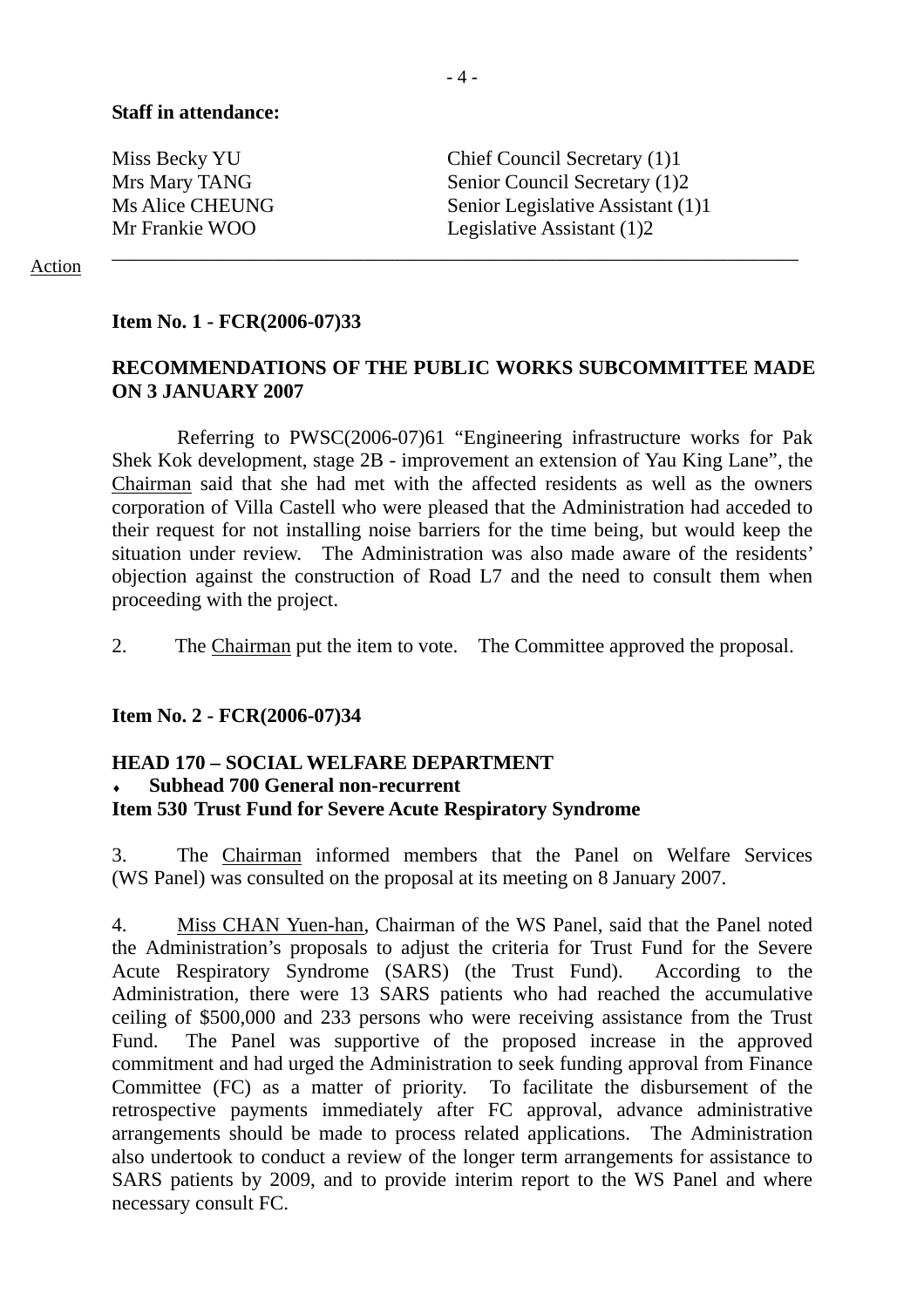5. Dr Fernando CHEUNG said that he would support the proposed increase in the approved commitment for the Trust Fund which was indeed members' request. He recalled that pursuant to the decision made at the joint meeting of the WS Panel, the Panel on Health Services and the Panel on Manpower held on 9 March 2006 to discuss the assistance to SARS patients and their families, he, as Chairman of the WS Panel, moved a motion debate at the Council meeting on 17 May 2006 urging the Government to relax the ceiling of financial assistance, inject additional funding into the Trust Fund, extend the scope of Trust Fund to cover also families of deceased "suspected" SARS patients, and grant special ex gratia relief payments to families with deceased elderly SARS patients irrespective of whether the affected families had been relying on the deceased for financial support. Despite that the motion was carried, he was disappointed to note that no mention had been made by the Administration to the motion in the discussion papers for the Panels and FC. It appeared that the Administration had not taken members' views seriously. By way of illustration, the present proposal had only relaxed the ceiling of financial assistance and injected funds into the Trust Fund. The Administration had yet to address the remaining two requests as contained in the motion passed by the Council. He hoped that the Administration would make efforts to take forward such requests.

6. The Deputy Secretary for Health, Welfare and Food (Family and Women) (DS(F&W)) apologized for the omissions in the Administration's papers for the Panels and FC. She undertook that in future, the outcome of relevant deliberations in Panels and the Legislative Council would be included in the Administration's papers. The Chairman said that it was important that all related deliberations of the Legislative Council should be reflected in the Administration's papers to facilitate members' discussions.

7. While supporting the proposal, Mr Frederick FUNG sought explanation on the delay in submitting the proposal. He recalled that when the motion was carried at the Council meeting on 17 May 2006, there were nine patients who had already reached the accumulative ceiling, but no immediate action had been taken to resolve the problem. He opined that the Administration should have anticipated the problem well before the subject was brought to the attention of members. DS(F&W) explained that at the motion debate on 17 May 2006, the Administration had undertaken to consider removing the administrative ceiling of \$500,000 for SARS patients and increasing the approved commitment for the Trust Fund. At that point in time, 12 patients had reached the administrative ceiling of \$500,000. A review had since been conducted on the disbursement of the Trust Fund and, to date, one more patient had reached the ceiling and 30 patients had recovered and ceased to receive assistance from the Trust Fund. As time was required to conduct the review, prepare the funding proposal, the Administration was unable to submit the proposal within the last legislative session before August 2006. Besides, it would also take time to consider the longer term arrangements for patients who might suffer from permanent dysfunctions.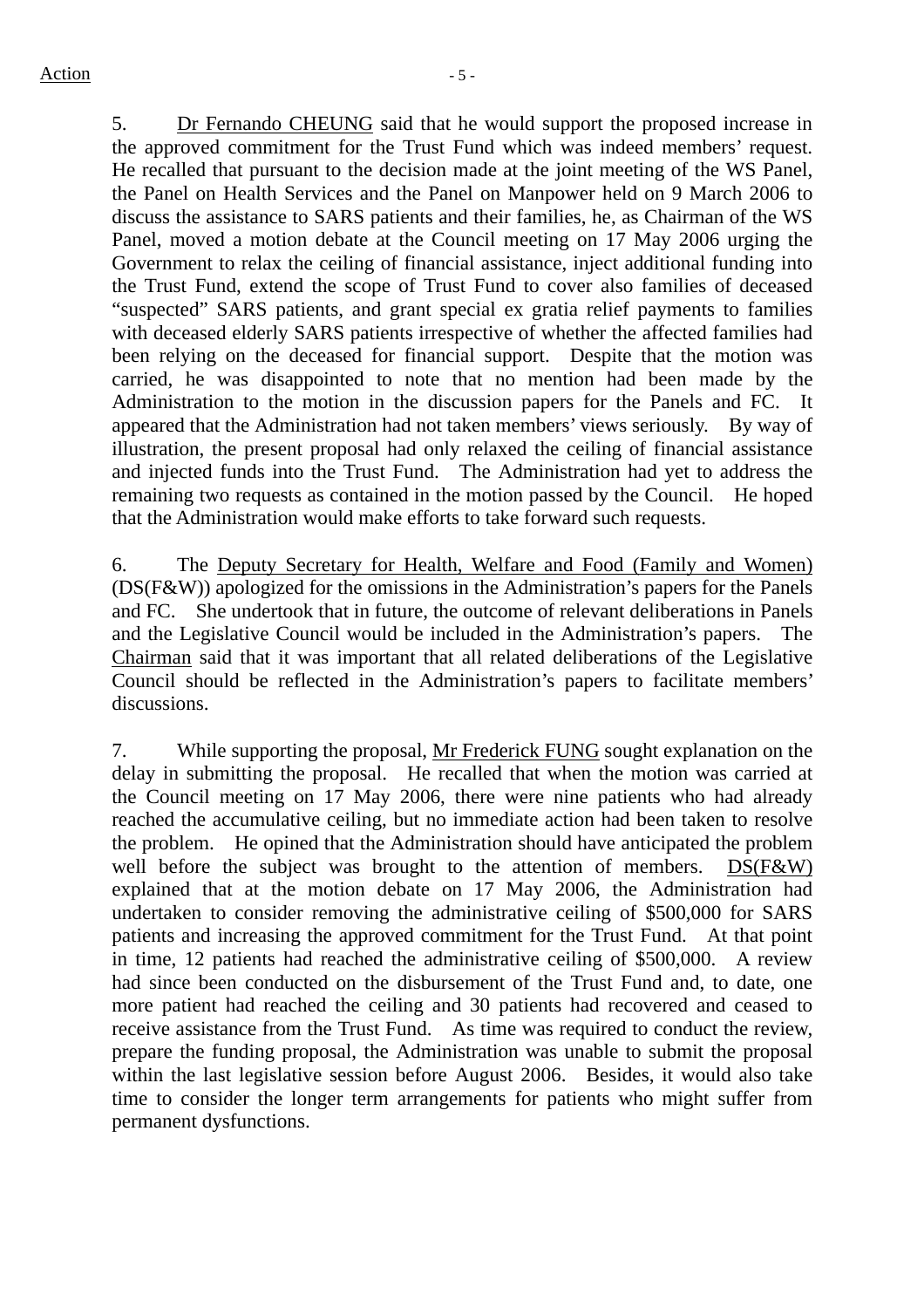8. Dr YEUNG Sum said that he would support the proposal as the SARS patients had suffered a lot during the crisis. He considered that financial assistance should be disbursed to the SARS beneficiaries as soon as practicable, preferably before the Chinese New Year, to alleviate their financial difficulties, and that continued assistance should be provided to those patients who suffered from dysfunctions as a result of SARS.

9. DS(F&W) said that the Administration had explained the proposals to adjust the criteria for Trust Fund to the 13 SARS patients who had reached the accumulative ceiling of \$500,000. While one of them had indicated that financial assistance was no longer necessary, more than half of these patients were still suffering from dysfunctions and would like to apply for continued assistance. The remainder would be subject to further medical and financial assessment to ascertain their need for financial assistance. The Hospital Authority (HA) and the Social Welfare Department (SWD) had completed the advance administrative arrangements for these patients. Upon approval of funding by FC at the present meeting, the patients' applications would be passed to the Committee on Trust Fund for SARS for consideration. The Administration aimed to disburse retrospective payments to the eligible patients before the Chinese New Year as far as possible.

10. Noting that some of the SARS patients might suffer from permanent dysfunctions, Miss TAM Heung-man enquired if the Administration was prepared to provide these patients with continued assistance under the Trust Fund in the longer term. DS(F&W) said that as indicated in the FC paper, the Administration would be conducting a review by end 2009 on the need for longer term arrangements for patients suffering from permanent dysfunctions, if any.

11. Mr WONG Kwok-hing was pleased to note that the Administration had acceded to members' request for advance administrative arrangements to facilitate early provision of retrospective payments to SARS patients who had reached the accumulative ceiling of \$500,000. He enquired if the review of the longer term arrangements for assistance to SARS patients to be conducted in 2009 could be expedited.

12. DS(F&W) explained that according to HA's assessment, some patients of major diseases might suffer from permanent dysfunctions. Given the limited medical knowledge about SARS and its long-term effects, the Administration would need to observe the patients for a longer period in order to ascertain if any of them would suffer from permanent dysfunctions. If so, consideration might need to be given to provide these patients with financial assistance for a longer term through a more permanent framework outside the Comprehensive Social Assistance Scheme, since the eligibility criteria would be quite different from those of CSSA. As HA had advised that most of the complications arising from serious illness should have surfaced within five to six years after the discharge from hospitals, it was expected that the health conditions of the SARS patients should stabilize in another three years' time, towards end 2009. Therefore, it would be more appropriate to conduct a review of the longer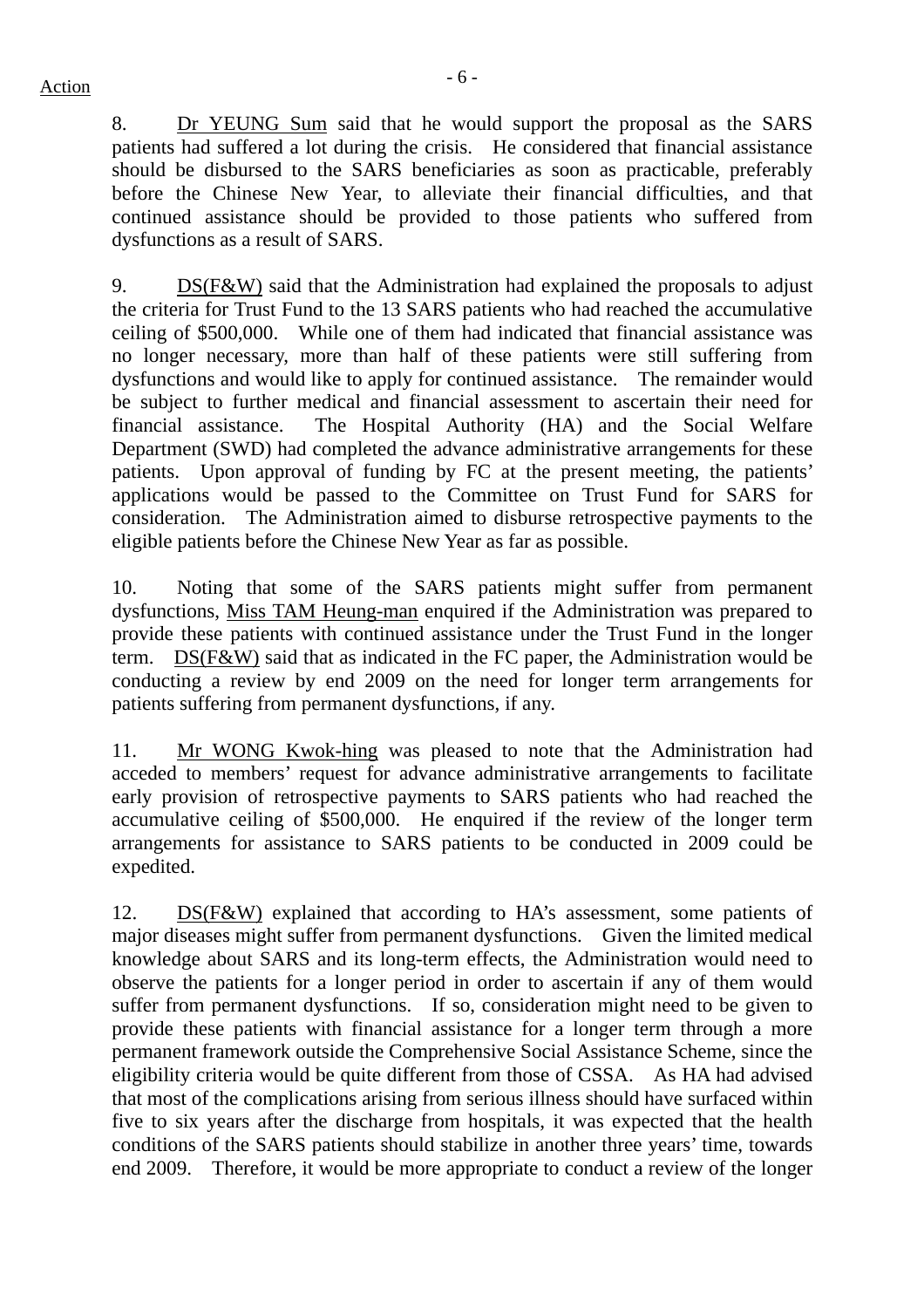term assistance arrangements for the SARS patients by end 2009 when more reliable data on the number of patients who would require continued financial assistance and their health conditions were available. Upon completion of the review by end 2009, funding would be sought from FC as appropriate. Meanwhile, interim report would be submitted to the WS Panel.

13. While supporting the proposal in principle, Dr Joseph LEE stressed the need to provide financial assistance under the Trust Fund to the affected families as soon as practicable. Noting that 233 persons were still receiving assistance from the Trust Fund, he asked if they would reach the accumulative ceiling of \$500,000 in the near future and if so, whether sufficient funding was available to provide them with continued financial assistance. DS(F&W) said that of the 634 persons who received financial assistance under the Trust Fund, 13 had reached the accumulative ceiling of \$500,000. Based on the present data, it was expected that another 63 persons would reach the accumulative ceiling of \$500,000 in the coming three years or so. proposed increase of \$50 million in approved commitment, together with the balance of the Trust Fund amounting to \$15 million (making a total of \$65 million) would be able to provide in the next three years continued assistance to the 233 recipients as well as retrospective payments and continued assistance for the 13 patients who had reached the accumulative ceiling. She also affirmed in response to the Chairman that upon the FC's approval, the administrative ceiling of \$500,000 would no longer apply to the SARS patients who were still receiving financial assistance.

14. Miss TAM Heung-man said that she would support the proposal in principle. Noting that HA had launched a fee waiver scheme in 2005 to provide SARS patients with life-long free medical services for potential SARS-related problems, and that they could continue to seek reimbursement for expenses in respect of medical consultation, she enquired if these patients would be free to choose between public and private medical services since the latter would be much more expensive. DS(F&W) said that while the SARS patients were provided with life-long free medical services from HA, some of them might prefer seeking medical consultation from the private sector. Those who chose to seek private medical services could do so at their own choice and seek reimbursement from the Trust Fund on the basis of HA rates.

15. Dr Fernando CHEUNG questioned why members' request for extension of the scope of the Trust Fund to cover families of deceased "suspected" SARS patients was not acceded to. DS(F&W) advised that since there was no evidence to suggest that the deceased "suspected" SARS patients were misdiagnosed, or the causes of death were related to SARS, the surviving families would not be eligible for any financial assistance under the Trust Fund. As regards members' request for granting special ex gratia relief payments to families with deceased elderly SARS patients irrespective of whether the affected families had been relying on the deceased for financial support, DS(F&W) advised that there was a need to strike a balance between the proper management of public fund and providing assistance to the deceased's families irrespective of whether they relied on the deceased for financial support. Under the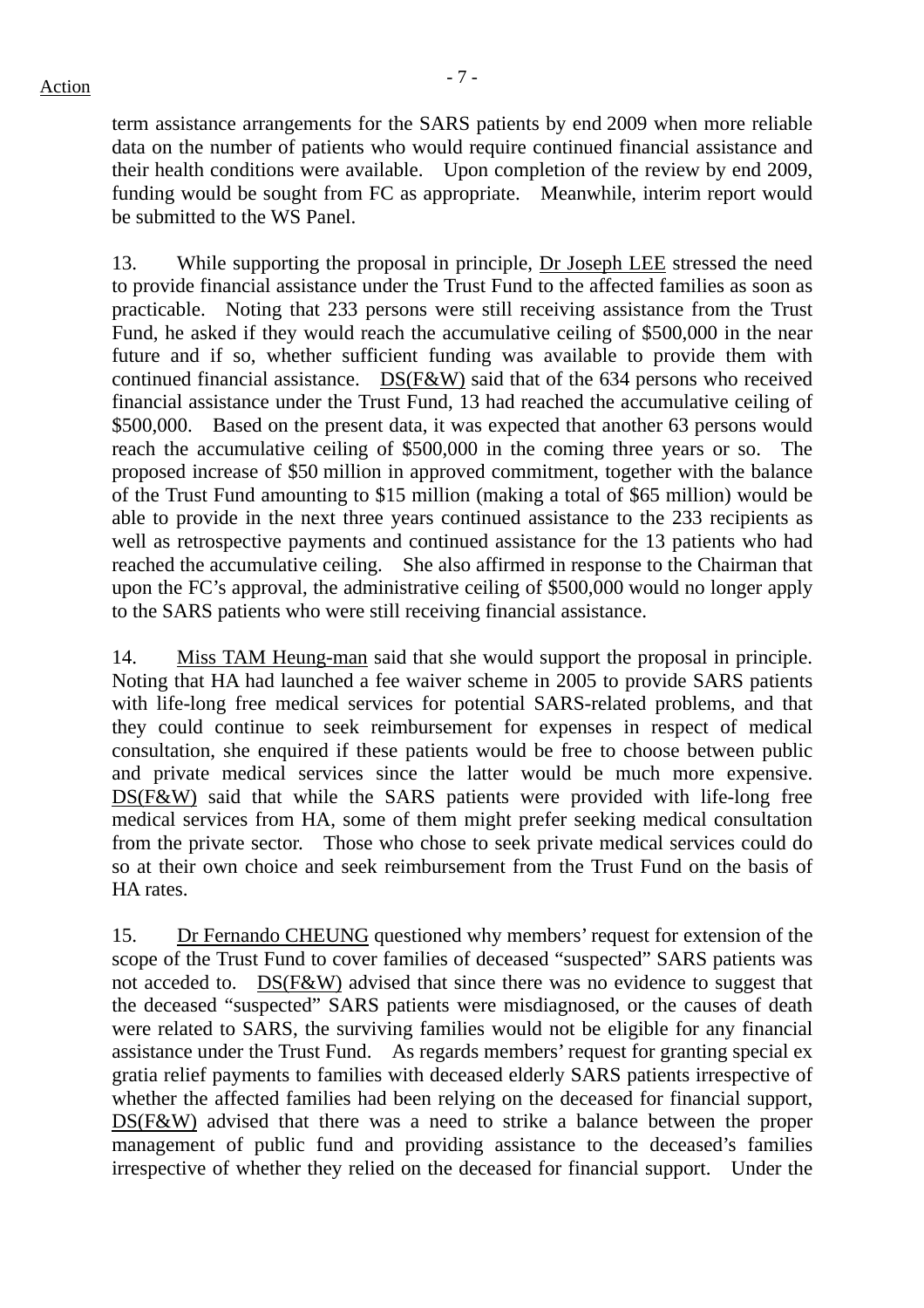$\frac{1}{8}$  - 8 -

present policy, financial assistance would normally be granted to the affected families who had been relying on the deceased for financial support. Notwithstanding, there were cases where family of deceased elderly SARS patients had been given ex gratia relief payments because the deceased had rendered assistance to the family by caring for the young children and/or performing household duties.

16. Dr Fernando CHEUNG pointed out that the original purpose of the Trust Fund was to provide ex gratia relief payments to SARS patients and surviving families of deceased patients. Hence, if there was evidence to suggest that the deceased "suspected" SARS patients had been misdiagnosed and had died because they had been given the wrong treatment, their surviving families should be given ex gratia payments irrespective of whether they had been relying on the deceased for financial support.

17. Dr KWOK Ka-ki said that he would support the funding proposal, which in his view was a necessity. He said that the Administration was responsible for the outbreak of SARS in 2003 in view of the misjudgements made. The SARS patients, be they were genuine or suspected cases, as well as their families had undergone similar hardship. However, the families of deceased "suspected" SARS patients had not been given the needed assistance and support. He was disappointed that the eligibility for the Trust Fund had not been reviewed despite the repeated requests from families of the deceased "suspected" SARS patients. He stressed the need for review of the eligibility for the Trust Fund as well as the support and assistance for the affected families. DS(F&W) explained that the Trust Fund was confined to families of deceased SARS patients as well as surviving recovered and "suspected" SARS patients. Apart from financial assistance, medical and psychological help, rehabilitation services, training opportunities and job searching assistance were offered to SARS patients. They were also looked after by social workers from SWD. They had also met with the senior government officials from time to time and such arrangements would continue. As to whether any medical staff of the private sector had suffered from SARS-related dysfunctions, the Director (Cluster Services) (D(CS)) answered that an initial search indicated that there should not be many such cases.

18. Mr Frederick FUNG was concerned that "suspected" SARS patients who had been misdiagnosed as SARS and given the same medical treatment as SARS patients had suffered much damage to their health. As some of them were unable to recover completely after the treatment and had since died, he enquired if assistance could be given to their surviving families as after all these patients were victims of misdiagnosis. D(CS) explained that for all deceased patients, irrespective of whether they died of SARS or not, the doctors in charge of the diseased patients would determine the direct and/or indirect cause of death. Given the limited knowledge about SARS and response to treatment , it would be difficult to ascertain whether the cause of death had any linkage to SARS treatment. He also could not accept that there was any misdiagnosis on the part of HA for the "suspected" SARS patients because treatment had to be provided for the benefit of patients in the first place regardless whether the outcome of the initial diagnosis matched with the subsequent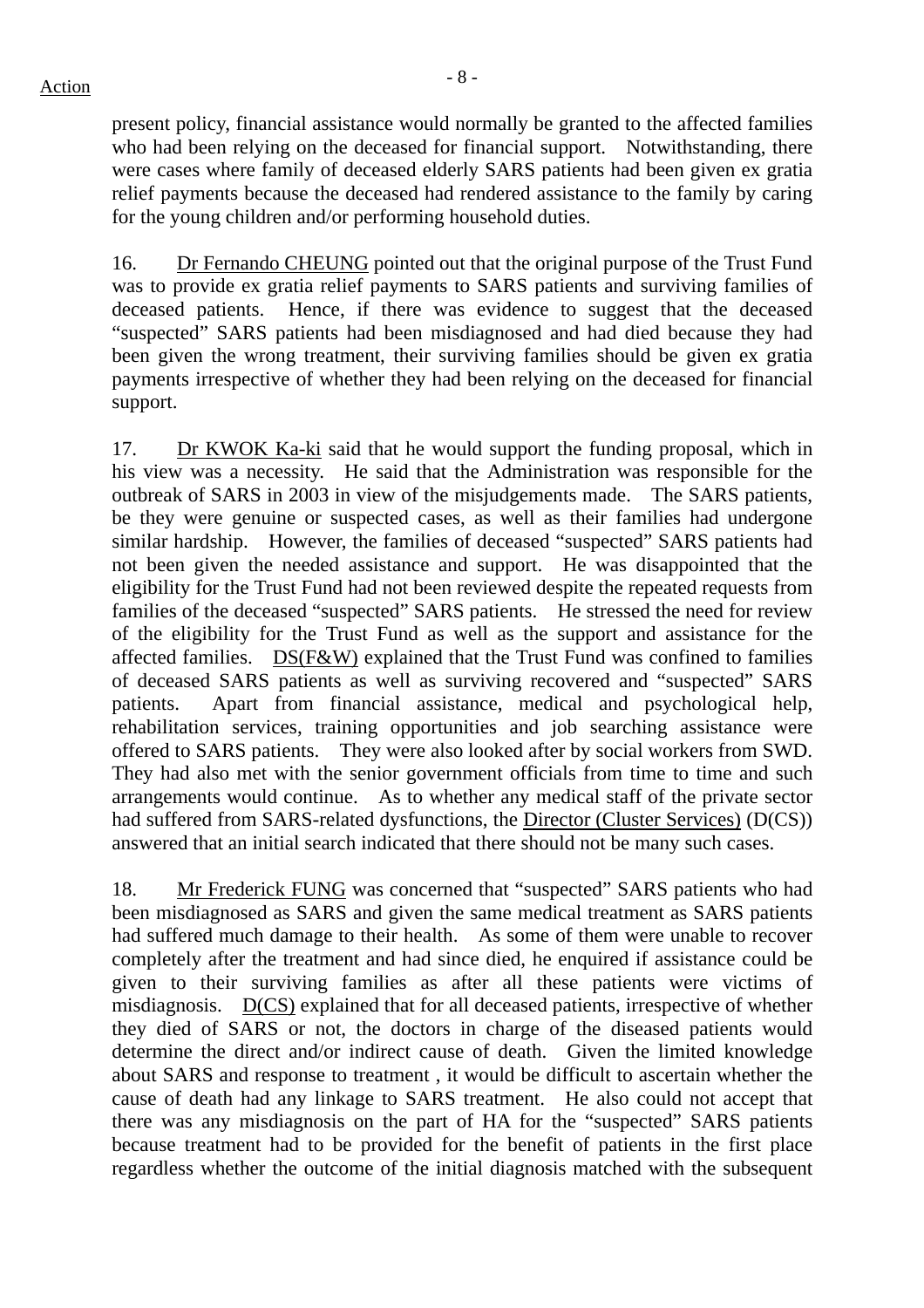$\frac{1}{2}$  - 9 -  $\frac{1}{2}$ 

diagnosis. DS(F&W) added that the progress of recovery of surviving SARS and "suspected" SARS patients was monitored closely. From 2004 to 2006, there were over 230 patients who had recovered from the disease. The proposed increase in the approved commitment for the Trust Fund would be able to provide the remaining SARS patients with the needed financial assistance.

19. While acknowledging that the Administration had to be prudent in managing the Trust Fund, Mr LEUNG Kwok-hung held the view that it had to be fair to the families of deceased "suspected" SARS patients and provide them with the needed assistance and support. He enquired if the families of deceased "suspected" SARS patients could initiate civil claims on their entitlement to the financial assistance under the Trust Fund. D(CS) said that within the existing legal system, the affected families could initiate legal actions if they choose to and HA would respect their decisions.

20. The Chairman put the item to vote. The Committee approved the proposal.

## **Item No. 3 - FCR(2006-07)35**

## **HEAD 53 – GOVERNMENT SECRETARIAT : HOME AFFAIRS BUREAU Subhead 700 General non-recurrent**

## **New Item "Injection into the Arts and Sport Development Fund and the Arts Development Fund"**

21. The Chairman informed members that the Panel on Home Affairs (HA Panel) was consulted on the proposal at its meeting on 8 December 2006.

22. Miss CHOY So-yuk, Chairman of the HA Panel, said that the Panel was supportive of the proposed funding injection. However, concern was raised on the adequacy of funding for the Arts and Sport Development Fund (ASDF) and the Arts Development Fund (ADF). The Administration was requested to explore other possible methods of providing funding support, such as matching grant schemes or tax concessions, to encourage donations from the private sector. It should also ensure that the bulk of the new injection should directly benefit artists/athletes, and safeguard the impartiality and independence of the grant allocation system in respect of ASDF and ADF.

## Proposed injection into ASDF and ADF

23. Mr LEE Wing-tat expressed concern that the funding for the arts and sports sectors had been mostly used to meet administrative and staff costs. Given the high remuneration of administrative staff, the percentage of funding which would directly benefit the artists/athletes would be relatively low. According to his understanding, some full time athletes who represented Hong Kong and won medals in international sports competitions were only receiving subsidies of about \$4,000 to \$5,000 per month. Hence, he would abstain from voting on the proposal.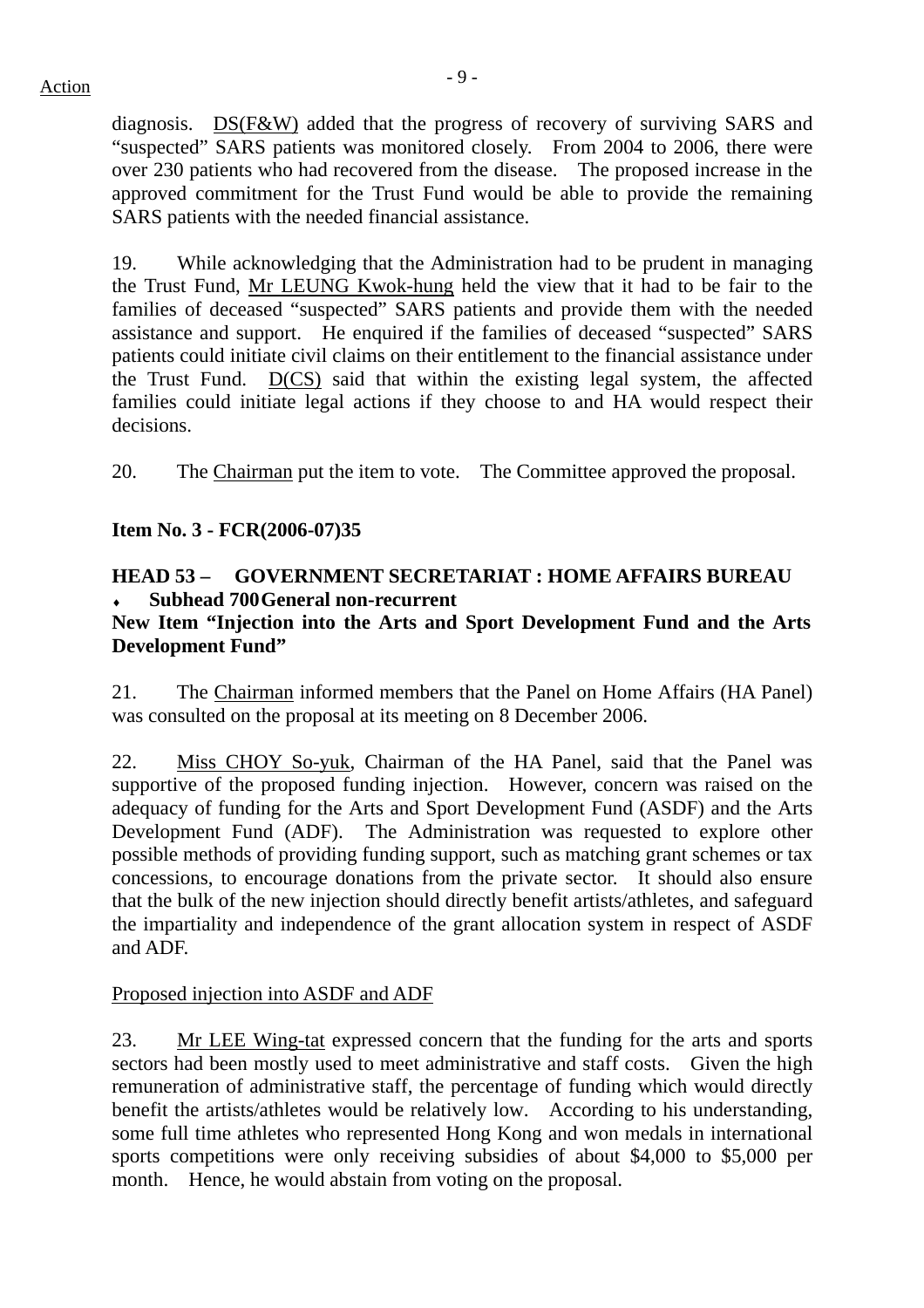24. The Deputy Secretary for Home Affairs (3) (DSHA(3)) explained that the \$40 million injection into the arts portion of ASDF would be used to support arts projects. As the injection would be disbursed through the Hong Kong Arts Development Council (HKADC) with its existing establishment, no additional staff and administrative costs would be incurred. At present, administrative costs accounted for 17% of the recurrent expenditure of HKADC. The Principal Assistant Secretary for Home Affairs (Recreation and Sport) (PASHA (R&S)) added that the funds for the sports portion of ASDF would be used to support the Hong Kong Delegation to participate in major games/competitions. This covered expenses of the delegation's accommodation and meals, local transportation, uniform and other related expenses, such as medical tests and purchase of souvenirs etc. The sports portion of ASDF would also be used to provide funding support for athletes to prepare for major sports games/competitions, which covered expenses relating to additional local and overseas training, purchase of additional equipment, provision of on-field support and hire of additional coaches. By way of illustration, to prepare for the 2006 Doha Asian Games, the Hong Kong wind-surfing athletes had travelled to the competition venue to observe the wind direction/water current and to be engaged in preparatory training on site. Athletes who were trained under the Hong Kong Sports Institute (HKSI) were provided with free meals and accommodation in addition to subsidies from the Government paid through HKSI. Starting from 2007-2008, additional funding of \$40 million would be provided annually to enhance the support to elite athletes in four key areas, namely education opportunities, career development upon retirement, financial assistance, athlete training and coaching support.

25. The Chairman enquired about the remuneration of administrative staff and how this compared with that of athletes. PASHA(R&S) explained that the funding from the sports portion of ASDF that was used to support athletes' preparation for and participation in major sports games would not be used for remuneration of administrative staff. While the sports portion of ASDF was not meant to pay directly to athletes, athletes were direct beneficiaries receiving additional training and support through ASDF funding. At members' request, the Administration undertook to provide a breakdown of ASDF which had been used for the remuneration for athletes/artists and administrative staff as well as the percentage of funding which had been used for administrative work in promoting arts and sports activities.

(*Post-meeting note*: The required information was circulated to members vide LC Paper No. FC33/06-07 on 13 February 2007.)

26. While supporting the proposed funding, Dr KWOK Ka-ki shared Mr LEE Wing-tat's concern about the inadequate financial support for elite athletes, which was much less favourable as compared with their counterparts in the Mainland. Despite the fact that a lot of resources had been devoted to the provision of sports facilities, very limited financial subsidies were provided to the athletes who represented Hong Kong in international sports events. Mr Albert CHAN was also concerned that very limited funding was provided to the artists/athletes as a large part

Admin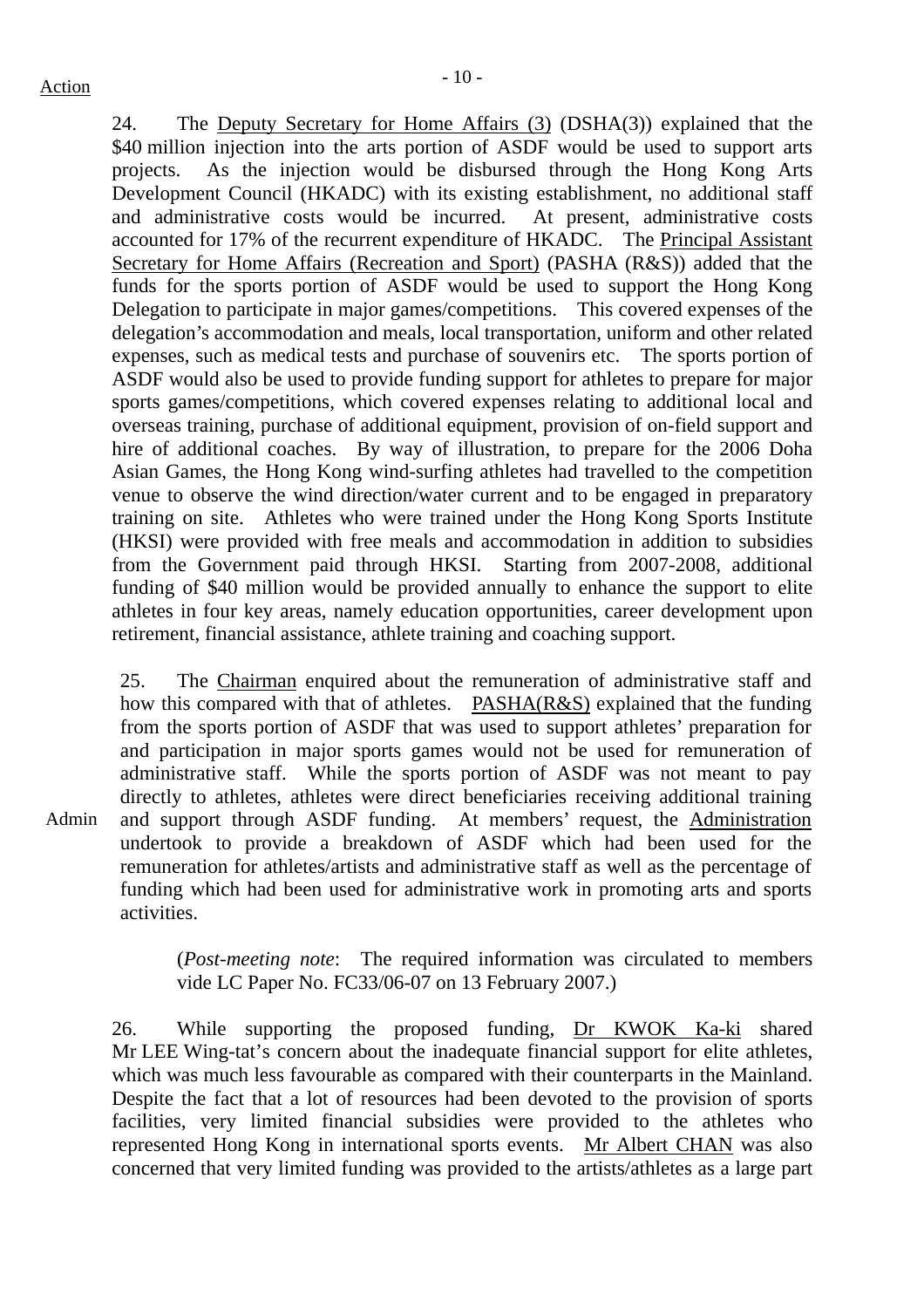of the funding for the development of arts and sports had been used for administrative costs, in particular, to pay the high salaries of administrative staff. Efforts should be made to ensure that the funding would directly benefit the artists/athletes, and not the organizers and agents. Dr Fernando CHEUNG said that he would support the funding proposal but stressed the need to ensure that the funds would benefit the artists/athletes in the development of arts and sports. In view of members' concerns that a large part of the funding would be used to meet administrative costs, Miss TAM Heung-man enquired if the Administration would be prepared to conduct a review of the situation. DSHA(3) assured members that the bulk of the funding would directly benefit the artists/athletes. Furthermore, regular reviews would be conducted on the progress of disbursement of funds in meeting the performance targets by the artists/arts groups.

27. Noting the huge difference between the uncommitted balance of \$4.7 million and \$51.3 million for the arts and sports portions of ADSF respectively, Miss TAM Heung-man said the reason for the disparity should be looked into, with a view to further rationalizing the allocation of funding injection to the arts and sport portion of ASDF. Dr KWOK Ka-ki enquired about the measures to ensure the impartiality of the grant allocation system so that the funds for arts development could be equitably provided to the budding artists/arts groups. Apart from the provision of funding, the Leisure and Cultural Services Department should also assist in the provision of suitable venues for performance of those budding artists/arts groups. DSHA(3) assured members that the Administration would work with HKADC on the formulation of a new set of funding criteria to support new artists/arts groups. Meanwhile, HKADC would also try to identify suitable venues to provide more performance opportunities for new artists/arts groups in different districts.

28. As the member returned from the functional constituency on sports, performing arts, culture and publication, Mr Timothy FOK believed that there was general consensus on the support for capital injection to foster the development of arts and sports in Hong Kong. However, efforts should be made to ensure that the funding would be used on the benefit of artists and athletes.

### Sports development

29. While supporting the funding proposal, Dr YEUNG Sum noted that following the reprovisioning of HKSI at the YMCA Wu Kai Sha Youth Village (WKS) to make way for the forthcoming Olympic Equestrian Event, some athletes had complained about the standard of the training facilities at WKS. As the inadequacy of sports facilities would adversely affect the performance of athletes, the Administration should endeavour to improve the situation, and to ensure that HKSI would provide up-to-standard facilities for the Olympic Equestrian Event. PASHA (R&S) said that the Administration maintained close liaison with HKSI and its coaches in monitoring the progress of the reprovisioning of HKSI to WKS. Many athletes indicated that they found the facilities generally satisfactory. A site visit to WKS South Village had been held for the media. Efforts would be made to further improve the facilities if necessary.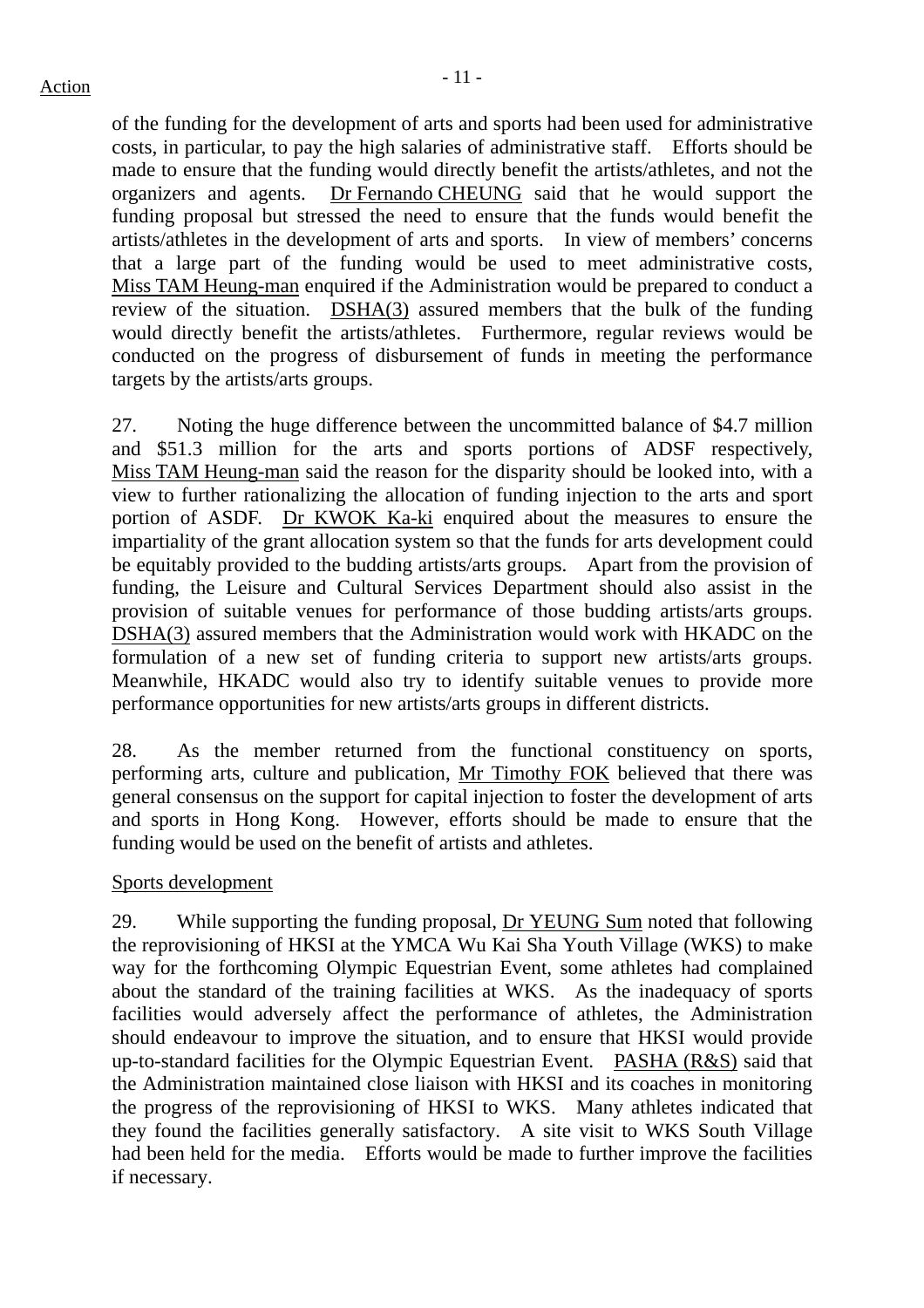30. Given the lack of sports facilities in Hong Kong, Mr LEUNG Kwok-hung opined that there was a need for the Government to provide more land for the development of sports facilities to help nurture more local sports talents.

### Arts development

31. Dr YEUNG Sum was pleased to note that additional funding from ADSF would be provided to support the Budding Grant Scheme and the Enhanced Support Scheme for Budding Artists. He said that the arts sector had repeatedly appealed to Members of the Democratic Party (DP) for the allocation of more funding for new and budding artists/arts groups so that those with recognized potential could be provided with more performance opportunities and internships. He hoped that HKADC would consolidate and focus more of its work on new and budding artists/arts groups. DSHA(3) thanked members for their support. She said that the Administration recognized the need for more support to new and budding artists/arts groups. Hence, the proposed funding injection would be used to provide more opportunities for them to perform and exhibit their works, and to participate in open competitions through subsidy on production costs, venue charges and related expenses.

32. Noting that the ADF Advisory Group was responsible for vetting and recommending funding applications for the approval of the Secretary for Home Affairs (SHA), Dr Fernando CHEUNG considered that artists/arts groups should be adequately represented in the Advisory Group. To enhance the representativeness of the arts sector, consideration should be given to reducing the number of Government officials in the Advisory Group. DSHA(3) said that the arts sector played a major role in deciding the funding allocation for the development of arts. In fact, almost all the recommendations made by HKADC on the funding for the development of arts were approved by SHA. Dr CHEUNG further asked if the views of small and medium sized performing arts groups were taken into account in the allocation of funding. **DSHA(3)** explained that there were 10 HKADC members who were elected representatives of the arts sector, and they were responsible for reflecting the sector's needs to the Administration.

33. Mr LEUNG Kwok-hung was concerned about the lack of transparency in the operation of HKADC. He considered it necessary that changes in the funding mechanism should be made for the benefit of local artists. There was also a need to provide more music studios and venues for performance by artists/arts groups. DSHA(3) said that under the new funding mechanism, more funding would be provided for the small and medium sized performing arts groups.

34. The Chairman put the item to vote. The Committee approved the proposal.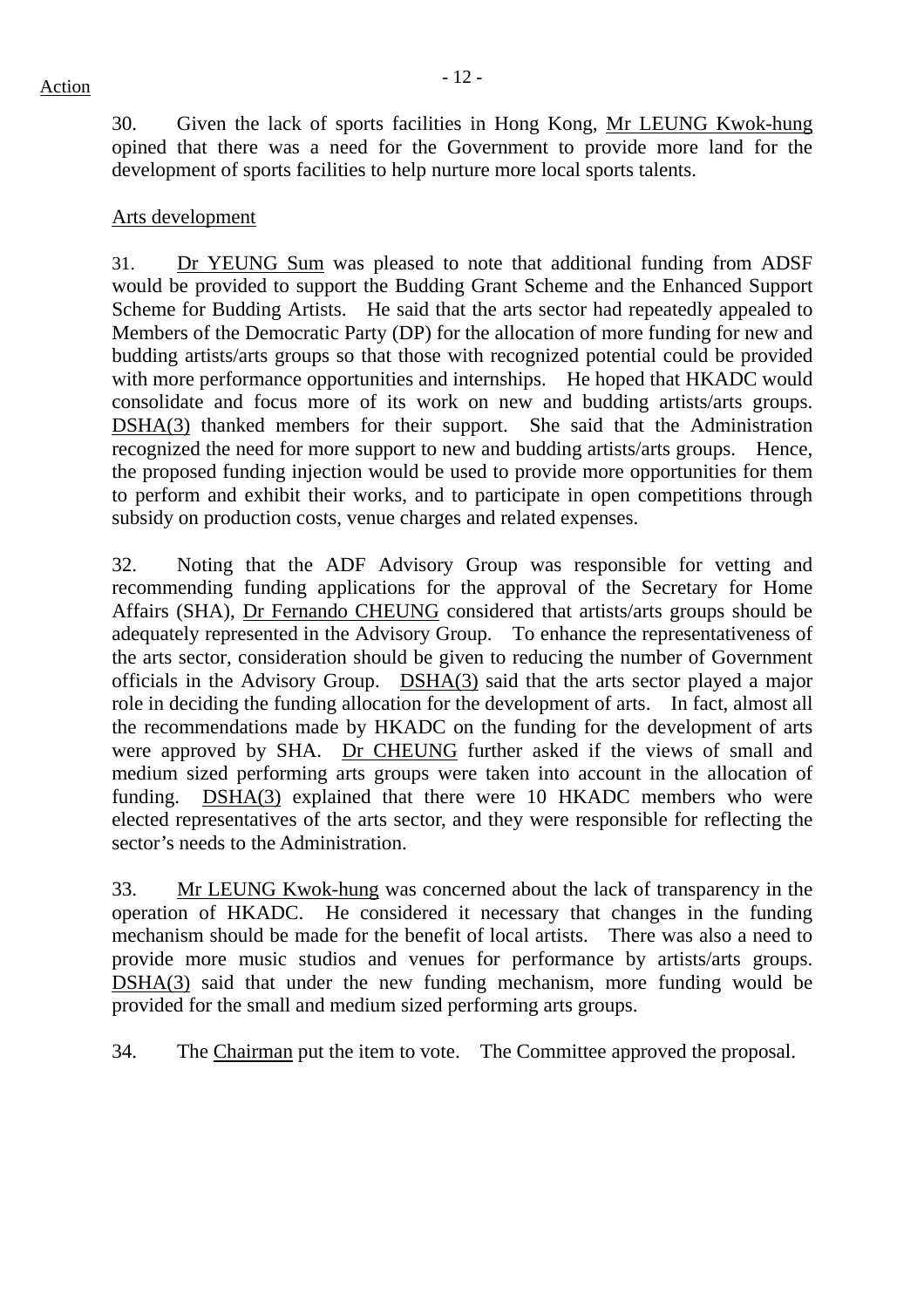**Item No. 4 - FCR(2006-07)36** 

## **HEAD 156 – GOVERNMENT SECRETARIAT : EDUCATION AND MANPOWER BUREAU**

### **Subhead 700 General non-recurrent**

## **New Item "Grant to the Hong Kong Shue Yan University for establishing a General Development Fund"**

35. The Chairman informed members that the Panel on Education was consulted on the proposal at its meeting on 8 January 2007.

36. Mr Jasper TSANG, Chairman of the Panel on Education, said that the Panel was in unanimous support of the proposed grant to the Hong Kong Shue Yan University (HKSYU) for establishing a General Development Fund (GDF). While HKSYU's contribution to the higher education in Hong Kong was highly commendable, the Administration should map out measures to enhance the research capabilities of HKSYU in the long term.

37. On behalf of DP Members, Dr YEUNG Sum indicated support for the funding proposal. The approval of the grant for establishment of GDF was indeed a recognition of HKSYU's efforts, dedication and contribution to the higher education. As research work was an integral part of university education, he would support that efforts should be made to enhance the research capabilities of HKSYU.

38. The Deputy Secretary for Education and Manpower (1) (DSEM(1)) said that the development of research capabilities of HKSYU was raised at the Panel meeting on 8 January 2007. The Administration had since discussed with HKSYU on the issue and HKSYU's initial response was that it would like to concentrate its efforts on the provision of degree programmes and the upgrading of staff portfolios in the first five years. Nevertheless, research would definitely form a part of HKSYU's longer term development. Dr Henry HU, President of HKSYU, said that HKSYU would encourage research work first and would compete for research grants as the next step.

39. Mr Albert CHENG stood up and spoke in praise of Dr Henry HU's dedication and contribution to the upgrading of HKSYU as a private university. He pointed out that the one-off grant of \$200 million to HKSYU for establishing GDF would not be sufficient in the longer term, and hoped that more funds would be allocated in future to promote academic and staff development.

40. Mr CHEUNG Man-kwong congratulated HKSYU for its upgrading. Dr Fernando CHEUNG declared that he was a former student of Shue Yan College and he felt honoured to be able to take part in the approval of the funding proposal. He would like to express appreciation for HKSYU's contribution to the development of higher education, particularly its insistence on the provision of four-year degree programmes. He hoped that the Administration would consider including HKSYU as an eligible applicant for research grants under the Research Grants Council (RGC)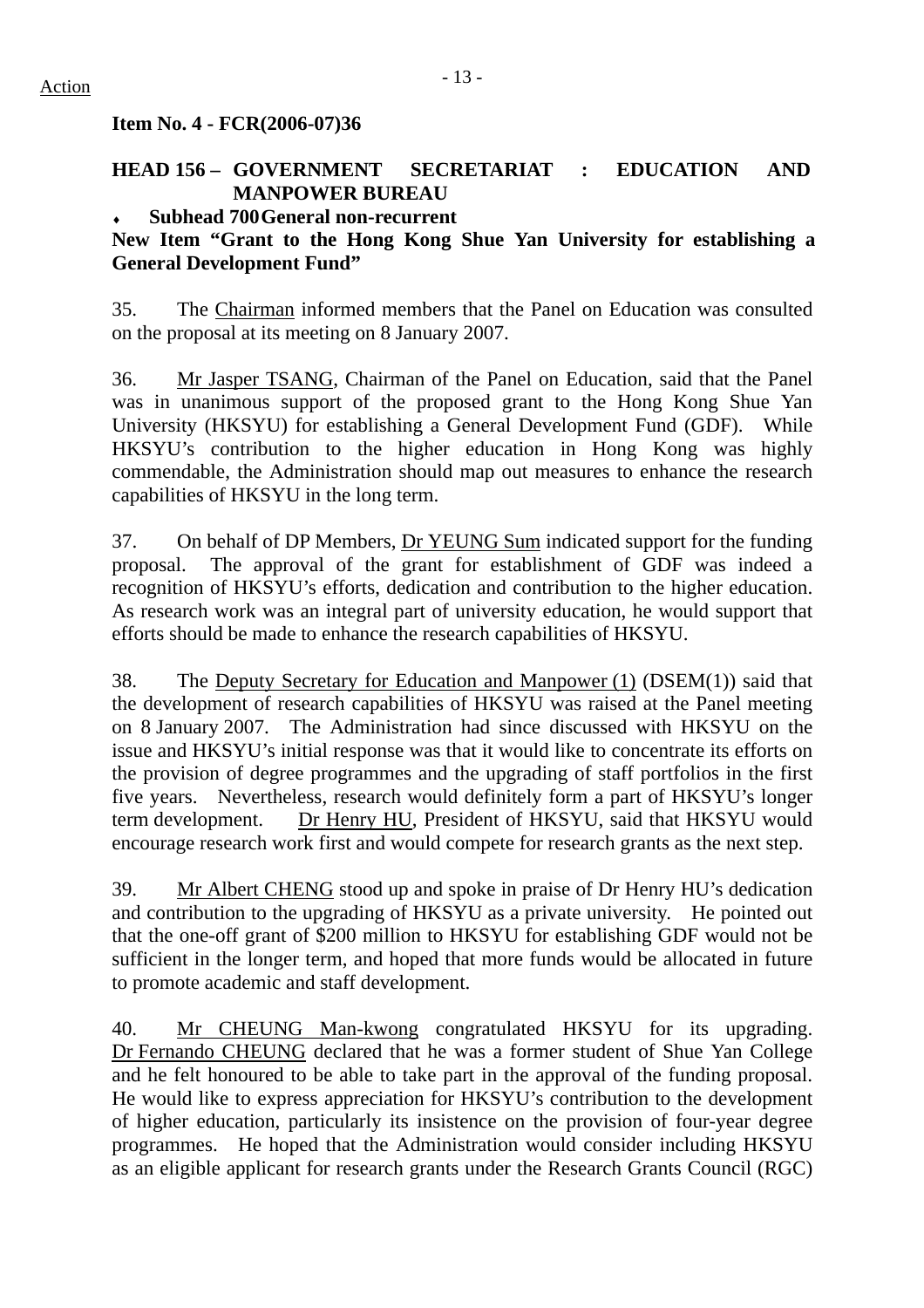so that it could compete on a level playing field with other University Grants Committee (UGC)-funded institutions. DSEM(1) said that at present, only the eight UGC-funded institutions were eligible for research grants under RGC. Besides, the Open University of Hong Kong could apply to the Education and Manpower Bureau for one-off grants to support their research work on a case-by-case basis. Similar arrangement may apply to HKSYU in the future. Subject to HKSYU's readiness to compete with other UGC-funded institutions on an equal footing, the Administration would consider inviting HKSYU to bid for research funding in parallel with the UGC-funded institutions.

41. On behalf of Members of the Democratic Alliance for Betterment and Progress of Hong Kong (DAB), Mr TAM Yiu-chung would like to congratulate Dr Henry HU for achieving his goal in upgrading Shue Yan College as a university. He said that DAB Members were appreciative of the ideals and missions of HKSYU in the development of higher education, and he hoped that the Administration would provide continued assistance to HKSYU to meet its needs.

42. Mr Albert CHAN said that he had taught in Shue Yan College some 20 years ago. He expressed his appreciation and respect for Dr Henry HU for his contribution in the upgrading of HKSYU. He said that members would be very happy to give their approval to the funding proposal and it was hoped that more funding could be provided in the long run for the development of HKSYU.

43. On behalf of Members the Alliance, Mr Abraham SHEK would like to congratulate HKSYU for its upgrading. He said that members would support the funding proposal without reservation.

44. Ms Miriam LAU said that Members of the Liberal Party would like to join other members in congratulating HKSYU for its upgrading. She commended Dr Henry HU, who was also an outstanding member of the legal profession, for his contribution to the higher education. The Chairman also joined in to congratulate HKSYU for its upgrading and she hoped that more resources could be provided for its development.

45. The Chairman put the item to vote. The Committee approved the proposal.

## **Item No. 5 - FCR(2006-07)37**

## **HEAD 156 – GOVERNMENT SECRETARIAT : EDUCATION AND MANPOWER BUREAU**

### **Subhead 700 General non-recurrent**

## **New Item "Grant to the Hong Kong Academy for Gifted Education"**

46. The Chairman informed members that the Panel on Education was consulted on the proposal at its meetings on 16 November 2006 and 8 January 2007.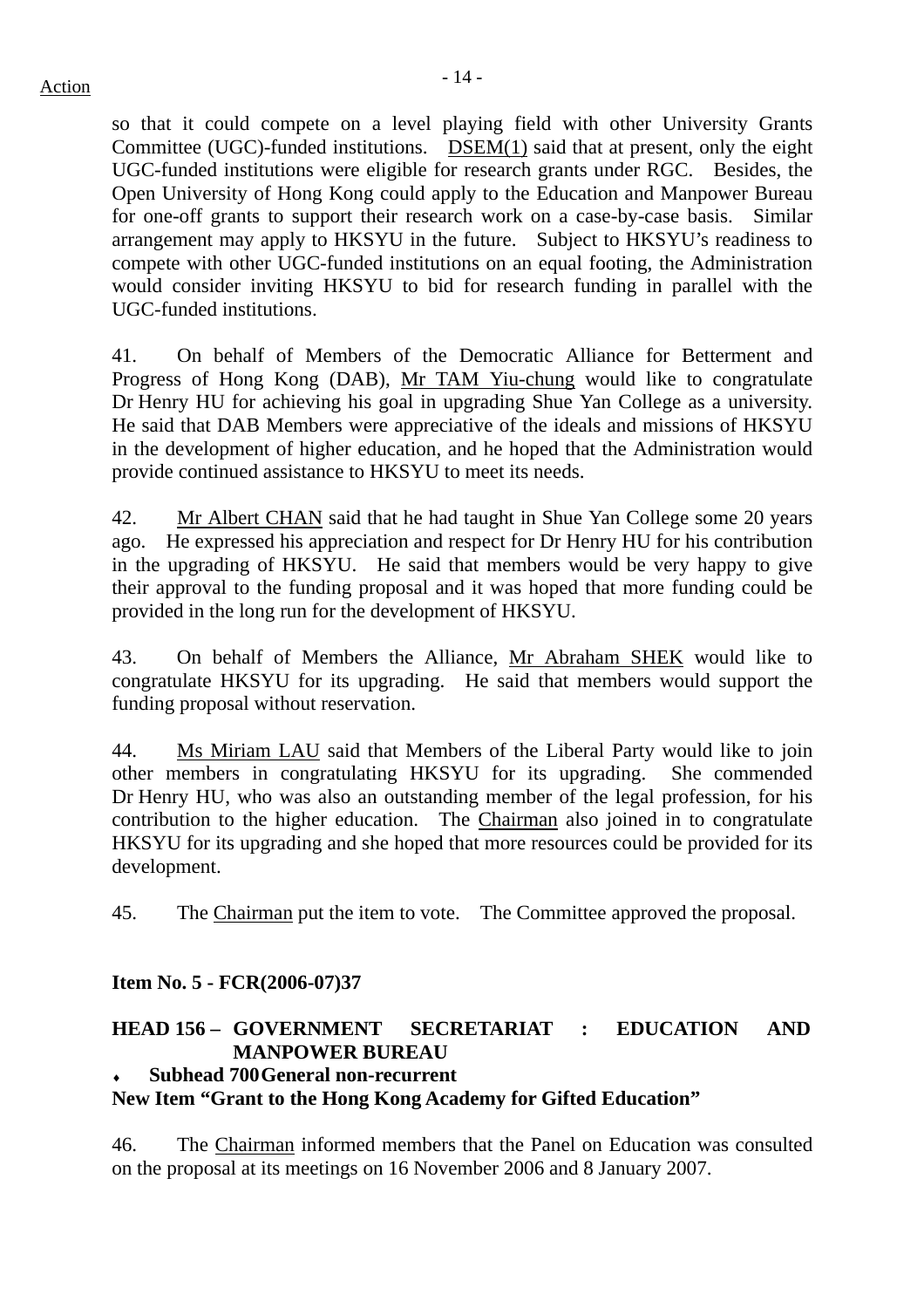47. Mr Jasper TSANG, Chairman of the Panel on Education, said that at the Panel meeting on 16 November 2006, six individuals/education groups were invited to express their views on gifted education. The Panel had also discussed the service coverage of the Academy for Gifted Education, its financial framework and staffing, as well as the identification of gifted students at the meeting on 8 January 2007. The Panel supported the proposal.

48. Mr CHEUNG Man-kwong also supported for the proposal.

49. The Chairman put the item to vote. The Committee approved the proposal.

### **Item No. 6 - FCR(2006-07)38**

# **CAPITAL WORKS RESERVE FUND HEAD 710 – COMPUTERISATION Office of the Government Chief Information Officer**

New Subhead "Implementation of Pilot e-Procurement Programme"

50. The Chairman informed members that the Panel on Information Technology and Broadcasting (ITB Panel) was consulted on the proposal at its meeting on 11 December 2006.

51. Mr Albert CHENG, Chairman of the ITB Panel, said that the Panel supported the submission of the funding proposal to FC, but considered it necessary for the Administration to address following concerns raised –

- (a) Consideration should be given to promoting the use of e-invoicing which was a part of the e-Procurement process in the private sector but was not included in the proposed implementation of the Pilot Programme;
- (b) The extent to which green procurement was adopted should be used as one of the benchmarks for assessment of the effectiveness of the Pilot Programme during the review;
- (c) There was a need to promote the Pilot Programme in the government so as to attract a wider participation as the timetable as proposed was too slow and would only involve three departments. Consideration should also be given to extending the programme to public organizations; and
- (d) Efforts should be made to ensure that the experience gained from implementation of the programme would be retained, albeit contract staff would be engaged in the Pilot Programme.